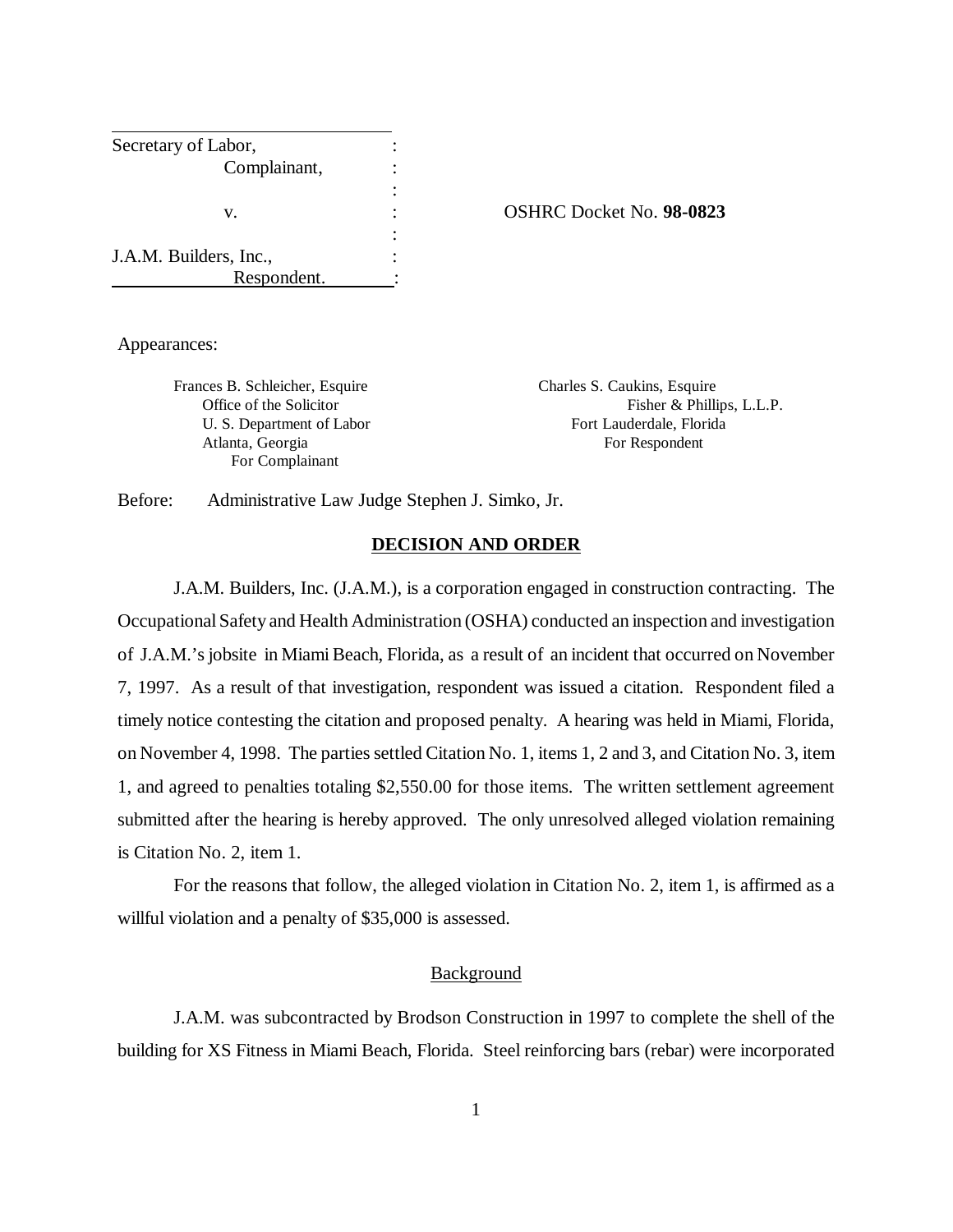into the concrete floors and columns. To construct the floors, or decks, a wood frame consisting of a plywood bottom and perimeter edge was built to act as a form into which concrete could be poured after the rebar was tied slightly above the plywood. After the concrete hardened, the wood was removed. The structure was three stories, including a concrete roof deck. During the period November 5 to November 7, 1997, work progressed on what would have been the floor of the third story. On November 7, 1997, one of respondent's employees was electrocuted when rebar that he was holding contacted an energized electric power line. As a result of this incident, OSHA conducted an inspection and investigation of this jobsite.

### Discussion

# Citation No. 2, Item 1 Alleged Willful Violation of 29 C.F.R. § 1926.416(a)(1)

In Citation No. 2, item 1, the Secretary alleges that:

Employees were permitted to work in proximity to electric power circuits and were not protected against electric shock by deenergizing and grounding the circuits or effectively guarding the circuits by insulation or other means:

On or about 11/07/97 employees were not protected against electric chock while they worked in close proximity to a power line energized to 7620 volts.

The standard at 29 C.F.R. § 1926.416(a)(1) provides:

*(a) Protection of employees.*--(1) No employer shall permit an employee to work in such proximity to any part of an electric power circuit that the employee could contact the electric power circuit in the course of work, unless the employee is protected against electric shock by deenergizing the circuit and grounding it or by guarding it effectively by insulation or other means.

Construction of the floor of the third story of the XS Fitness Center addition during the week of November 3, 1997, primarily involved placing and tying rebar in preparation for pouring a concrete slab. This level was referred to during the hearing as the deck. The east side of the deck was 85 feet long and faced the street. The north side of the deck was 17 feet wide and also faced a street. The south and west sides of the deck abutted walls of existing buildings. The deck was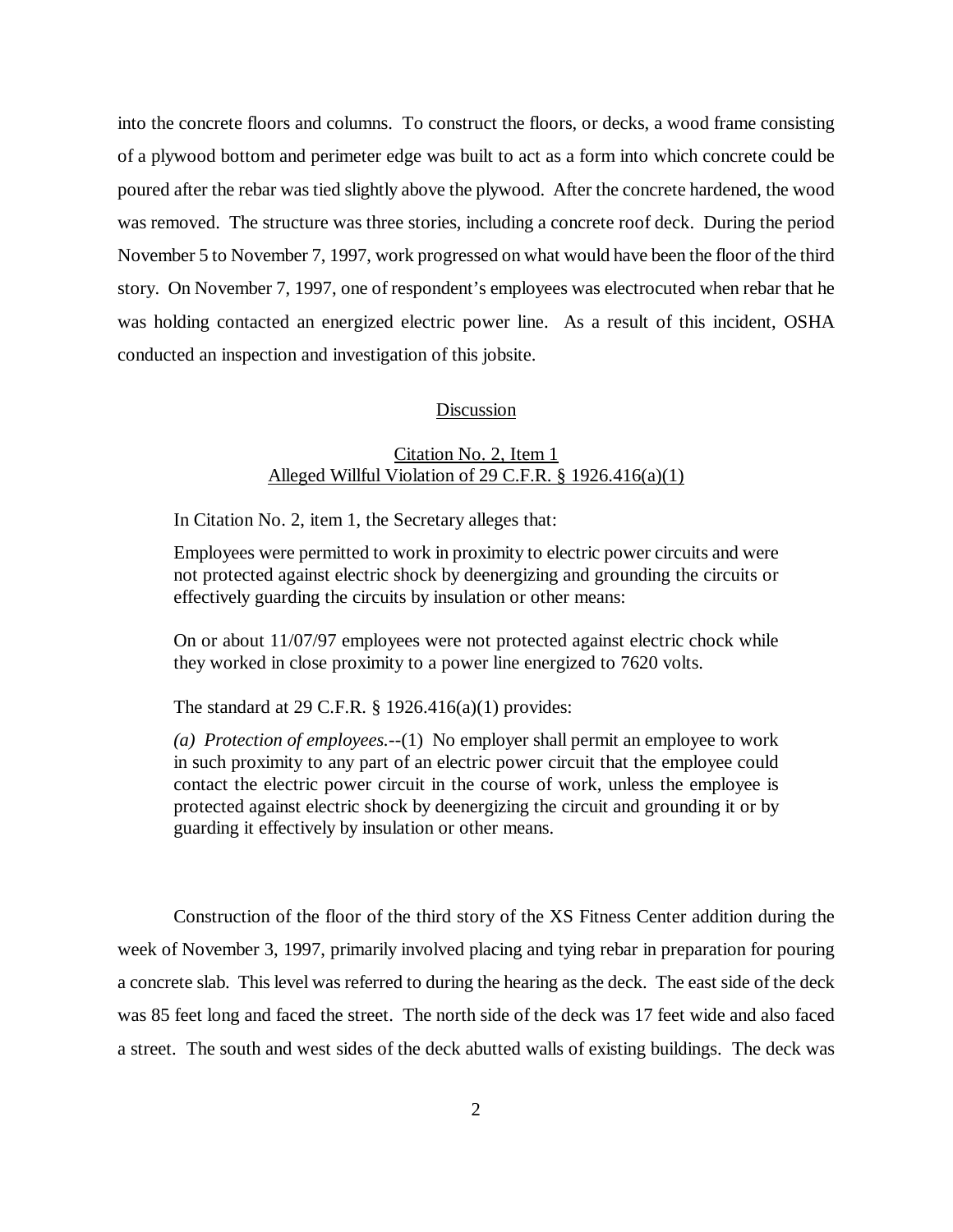19 feet 10 inches above the ground level. Energized rubber insulated 120-volt electrical service lines were located 19 inches from the deck at about deck level. These lines ran parallel to the deck along the entire length of the east side. Energized insulated service lines also were located on the north side of the deck. Three energized non-insulated high voltage primary conductor power lines carrying 7,620 volts of electricity were 10 feet directly above and parallel to the entire length of the east edge of the deck. A neutral line ran 7 feet above the deck along the east edge.

On November 5, 1997, respondent's employees were moving rebar from ground level to the working deck through a 4-foot by 4-foot hole on the east side of the plywood floor of the deck. The rebar lengths ranged from 16 feet to 20 feet. Employees angled the rebar away from the power lines as they passed them from the east side ground level through the hole onto the deck. The hole was covered over the next day. After the deck hole was covered on November 6, 1997, Mr. James Stowe, respondent's working foreman, and his crew were passing rebar to the deck through a 19-inch space between the wood at the edge of the east wall and service wires, 10 feet directly below the non-insulated 7,620-volt power lines. An electrician told Mr. Stowe about the voltage of electricity in these lines and warned him that he could be killed. Mr. Stowe testified that he had been told to pass the rebar to the deck in this manner by Carlos Diaz, respondent's job foreman. Mr. Stowe further testified that he stopped all work on the deck when warned by the electrician.

Representatives of respondent's management met with Mr. Stowe and union representatives concerning the work stoppage and methods that might be used to move rebar to the deck from the ground level. All witnesses who were parties to this conversation testified that an agreement was reached regarding the method to be used to move the rebar. The testimony, however, is conflicting as to what method was to be used. Mr. Stowe and Mr. David Gornewicz, president of Ironworkers Local 272, testified that Mr. William Mack, respondent's vice-president and co-owner, agreed to cut a new hole in the rebar. Mr. Mack and Mr. Diaz testified there was no agreement regarding a new hole. They testified that the parties agreed that all steel rebars would be passed from the ground to the deck on the north side of the addition. Mr. Gornewicz testified in rebuttal that there was no such agreement to pass rebar up on the north side. Mr. Stowe was ordered by J.A.M. to finish work on this site on November 6, 1997. He was replaced the next day by another working foreman, Mr. Larry Williams.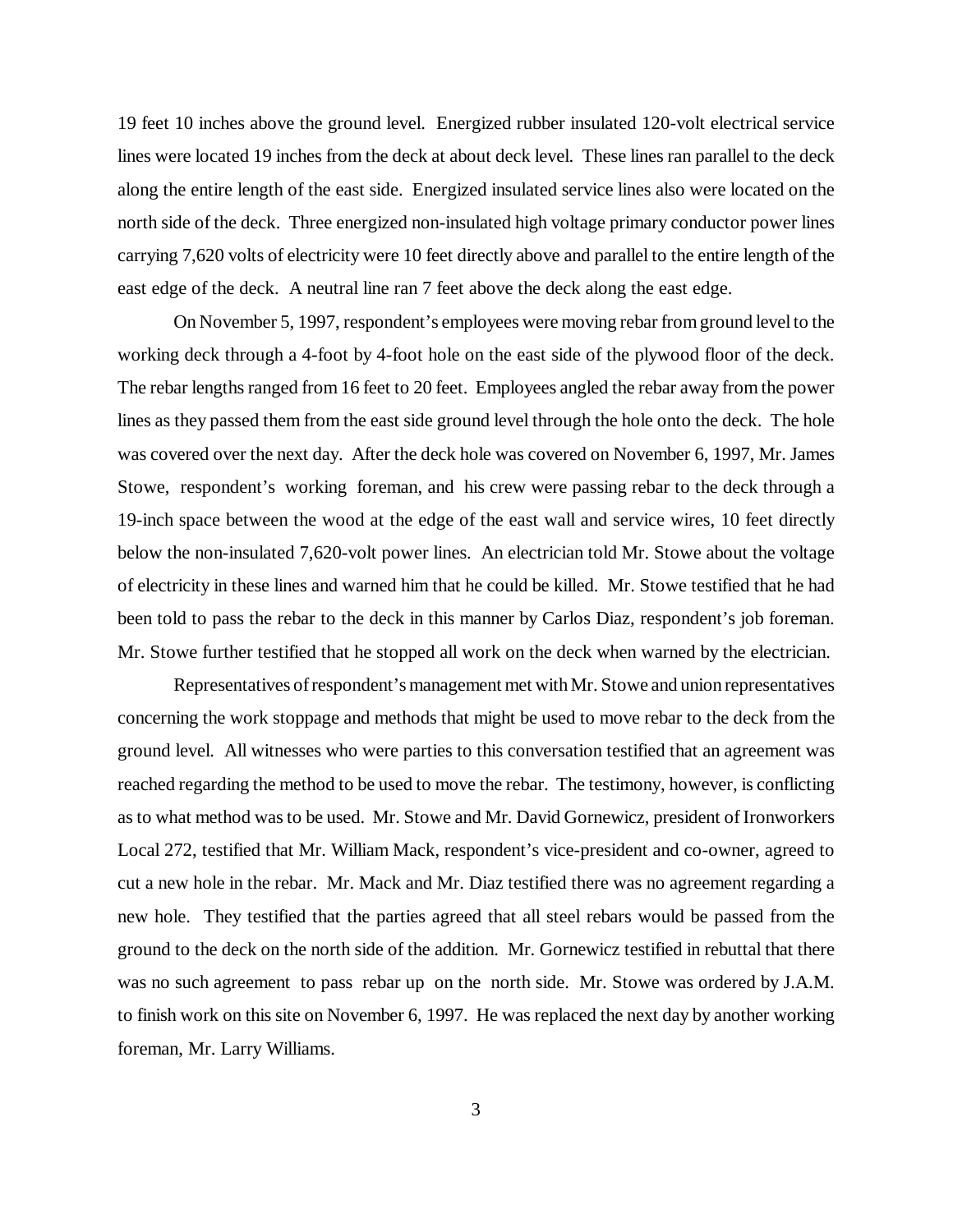On November 7, 1997, Mr. Williams and his crew were passing rebar to the deck from the ground on the east side of the addition. Mr. Williams was on the deck receiving the rebar from below when the 16-foot 9-inch long steel reinforcing bar he was holding contacted the energized line directly above him. Mr. Williams died as a result of thermal burns from electrocution.

The Secretary has the burden of proving the violation:

In order to establish a violation of an occupational safety or health standard, the Secretary has the burden of proving: (a) the applicability of the cited standard, (b) the employer's noncompliance with the standard's terms, (c) employee access to the violative conditions, and (d) the employer's actual or constructive knowledge of the violation (*i.e.*, the employer either knew or, with the exercise of reasonable diligence could have known, of the violative conditions).

*Atlantic Battery Co.*, 16 BNA OSHC 2131, 2138 (No. 90-1747, 1994).

The standard is clearly applicable to the working conditions at respondent's construction site. Energized lines were located directly above construction work performed by respondent's employees. Three primary conductor lines 10 feet above the working deck level carried 7,620 volts of electricity. The 120-volt service lines, while insulated, were only 19 inches from the east edge of the deck. Similar service lines were located on the north end of the deck.

Employees had access to the electric power lines while working on the deck. They could easily contact the power circuit in the course of their work from any point on the deck which was only 17 feet wide and 10 feet below the 7,260-volt primary conductors. Respondent's employees lifted 16- to 20-foot long rebars to the deck level on each of the three days discussed above. On November 5, 1997, they lifted rebar through a 4-foot by 4-foot hole east of the center point of the deck. This hole was, therefore, less than 10 feet from the east edge of the deck and less than 12 feet from the 120-volt service lines. Mr. Diaz, J.A.M.'S job foreman, testified that the wires nearest the hole were 16 to 17 feet away. If the hole was 10 feet from the deck edge and the east deck edge was 10 feet directly below the high power line, simple geometry dictates that the hole was less than 15 feet from the three uninsulated primary conductors. Employees were raising 16- to 20-foot rebars to this level. Even though the workers were angling the steel away from the power lines, this alone was insufficient to protect against accidental contact with the nearby electrical circuit.

Respondent failed to comply with the terms of the standard during the three-day period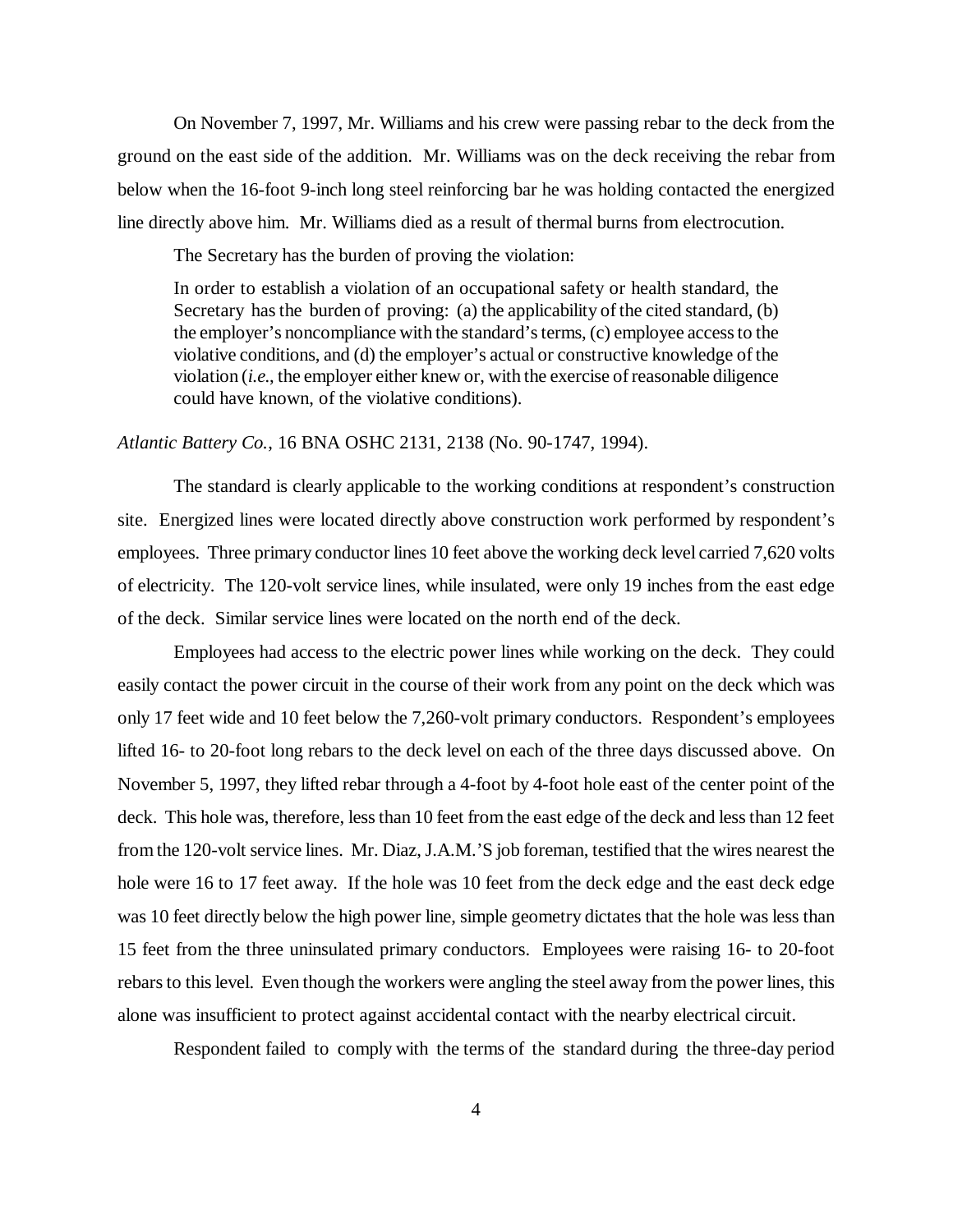November 5, 1997, through November 7, 1997. It is undisputed that the 7,620-volt primary conductors were energized and were not insulated. The 120-volt service lines on the east and north sides of the deck were also energized. There is also no dispute that respondent did not attempt to deenergize and ground the lines or effectively guard them by insulation.

On November 5, 1997, respondent directed and permitted its employees to lift the rebar to the 17-foot wide deck through a hole in the deck floor. Its employees raised the rebar to the deck between the east edge and 120-volt service lines on November 6, 1997. Respondent's working foreman, Mr. Stowe, stopped this procedure when warned of the high voltage hazard by an electrician.

Mr. William Mack, respondent's co-owner, testified that after the work stopped on November 6, 1997, the union and management representatives agreed to move the rebar to the deck on the north side of the building. While there is conflicting testimony on this point, allowing employees to use this procedure violates the terms of the standard. Employees handling 16- to 20 foot rebar anywhere on the 17-foot wide deck could contact the electric power circuit 10 feet above the surface of that deck. Respondent's decision to require rebar to be lifted on the north side did not eliminate the hazard. It merely changed the location of the exposure to the violative condition.

It is undisputed that respondent knew its employees used the deck hole to move the rebar to the top level on November 5, 1997. It also knew that its employees were passing rebar between the east deck edge and the electrical service lines on November 6, 1997. Mr. Stowe, the working foreman, testified that the job foreman, Mr. Diaz, told him to pass the rebar in this manner. Union and management representatives met on November 6, 1997, to discuss alternative methods of raising the rebar to the deck in light of Mr. Stowe's concerns about the energized power lines near the deck. Respondent's job foreman and vice-president knew the location of the power lines in relation to the deck, knew the length of the rebar being placed, and knew that the lines were energized and not guarded by insulation or other means. Even after this discussion, respondent allowed employees to handle this rebar on this narrow deck in close proximity to the power lines. It took no action to deenergize, insulate, or otherwise guard the lines from contact by its workers during the three-day period of November 5, 1997, through November 7, 1997. Employees could still contact unguarded energized power lines while raising the rebar to the deck on the north side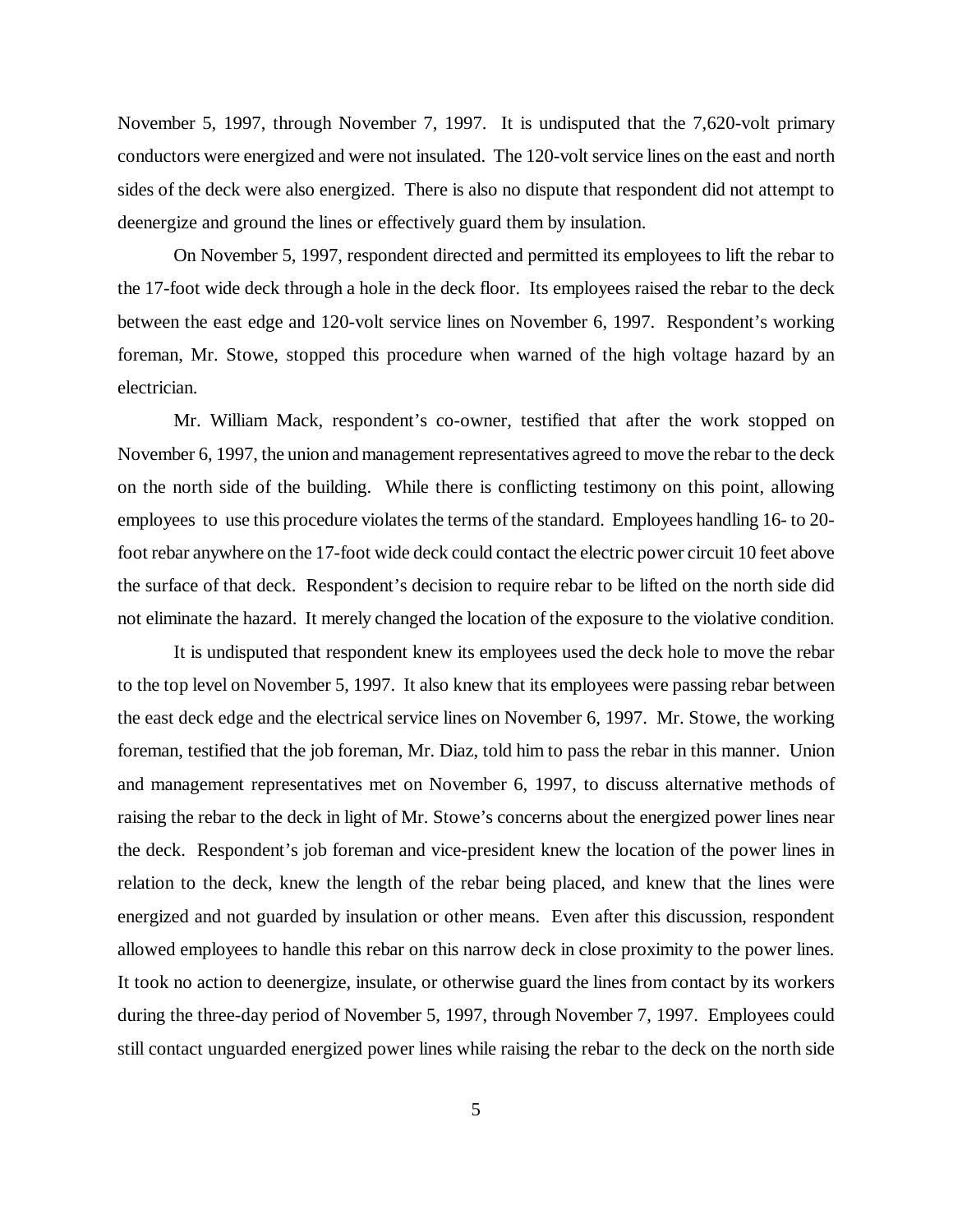as suggested by the testimony of Mr. Mack and Mr. Diaz.

Mr. Mack testified that on November 6, 1997, the union and management representatives agreed to raise the rebar to the deck on November 7, 1997, on the north side of the deck. Respondent characterizes this decision as a safety rule. It argues that Mr. Williams, a replacement working foreman, violated its safety rule on November 7, 1997, by raising rebar to the deck on the east side rather than on the north side. It further argues that this constituted employee misconduct.

To establish its defense of employee misconduct, respondent must prove:

(1) it has established work rules designed to prevent the violation; (2) it has adequately communicated those rules to its employees; (3) it has taken steps to discover violations; and (4) it has effectively enforced the rules when violations have been discovered. *Secretary of Labor v. GEM Industrial, Inc.*, 17 OSHC 1861, 1863 (1996).

At no time prior to or during the period from November 5, 1997, through November 7, 1997, did the respondent establish work rules designed to prevent the violation. By allowing employees to raise 16- to 20-foot long rebar to the deck, even on the north side of this narrow deck, respondent permitted its employees to work in such proximity to the electric power lines that they could contact the circuit in the course of their work. There is conflicting testimony as to whether, on November 6, 1997, respondent agreed to cut a new hole in the deck or whether it agreed to raise the rebar on the north side. Respondent asserts that it agreed to, and ordered the steel to be brought, to the deck on the north side. Even if this assertion is accepted, such order does not constitute a safety or work rule designed to prevent the violation. As stated above, such order merely relocates the exposure to the violation. Employees moving the long steel to the deck in this manner would continue to work in such proximity to the high voltage lines that they could contact them with the rebar in the normal course of raising and positioning rebar on the deck level. Prior to the conversation on November 6, 1997, respondent had no work rule that even arguably addressed the violative condition.

J.A.M. has no written safety program. Respondent offered no evidence demonstrating that it had a work rule which specifically prohibited its employees from working in proximity to electric wires. It admitted at the hearing, and in its brief, that prior to November 6, 1997, employees had been instructed to pass rebar through a hole in the deck. Respondent asserts that the ironworkers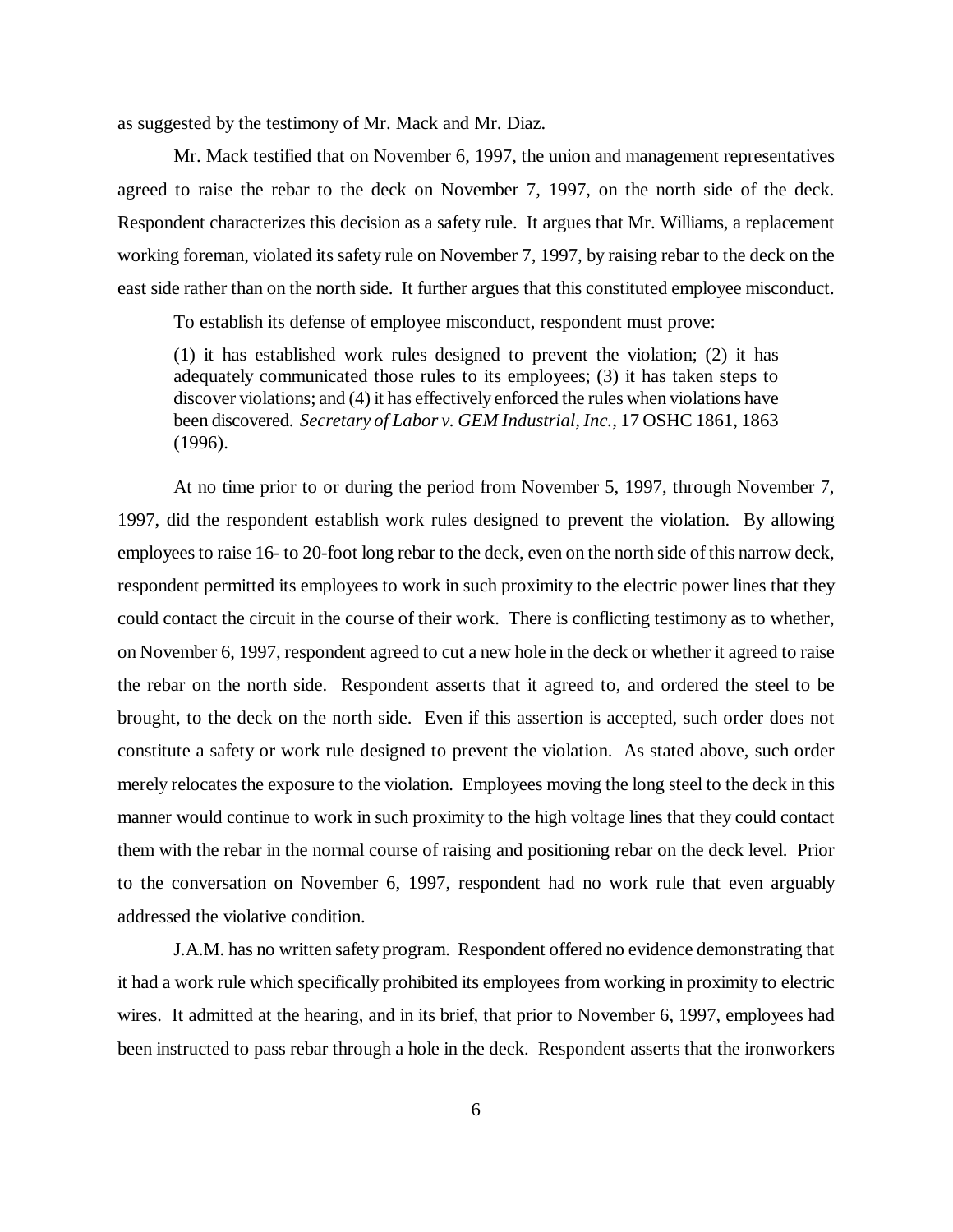were experienced specialists in their trade and that J.A.M. was not required to provide extraordinarily close supervision. While these employees may be experienced ironworkers, they are not necessarily experienced in work near power lines and electricity. Respondent's reliance on the experience of ironworkers to protect themselves from electrical hazards is misplaced. Respondent failed to prove that it had established work rules designed to prevent the violation at any time prior to or during the period from November 5, 1997, through November 7, 1997. There is no need to consider the remaining elements of its employee misconduct defense. I find no employee misconduct that would relieve respondent of its responsibility under the Act.

#### Willfulness

The Secretary contends that J.A.M.'s violation of § 1926.416(a)(1) was willful.

A willful violation of the Occupational Safety and Health Act of 1970, 29 U.S.C. §§ 651-678 ("the Act"), is one committed with an "intentional, knowing or voluntary disregard for the requirements of the Act or with plain indifference to employee safety." *L. E. Myers*, 16 BNA OSHC 1037, 1046, 1993-95 CCH OSHD ¶ 30,016, pp. 41,123, 41,132 (*quoting Williams Enterp.*, 13 BNA OSHC 1249, 1256, 1986- 87 CCH OSHD ¶ 27,893, p. 36,589 (No. 85-355, 1987). "It is differentiated from other types of violations by a heightened awareness--of the illegality of the conduct or conditions--and by a state of mind--conscious disregard or plain indifference." *General Motors Corp., Electro-Motive Div.,* 14 BNA OSHC 2064, 2068, 1991-93 CCH OSHD ¶ 29,240, p. 39,168 (No. 82-630, 1991) (consolidated).

Mr. John Jacob, a claims agent for Florida Power and Light Company, was on J.A.M.'s jobsite on November 7, 1997, investigating the electrocution of Mr. Williams for the electric utility. He was accompanied by the utility's service planner, Mr. Diego Borges. Mr. Jacob and the compliance officer, Mr. Lobean, testified that Mr. Borges stated he had warned respondent about moving these power lines prior to the electrocution on November 7, 1997.

On October 31, 1997, Brian Axelrod, J.A.M.'s project manager, wrote a letter to Barry Brodsky with Brodson Construction Company, the general contractor, which reads as follows:

Dear Mr. Brodsky,

This is in regards to the power lines behind the building known as XS Fitness Center. An FPL representative has contacted our supervisor on the job and noted to him that the job will be shut down until these lines are moved. It is imperative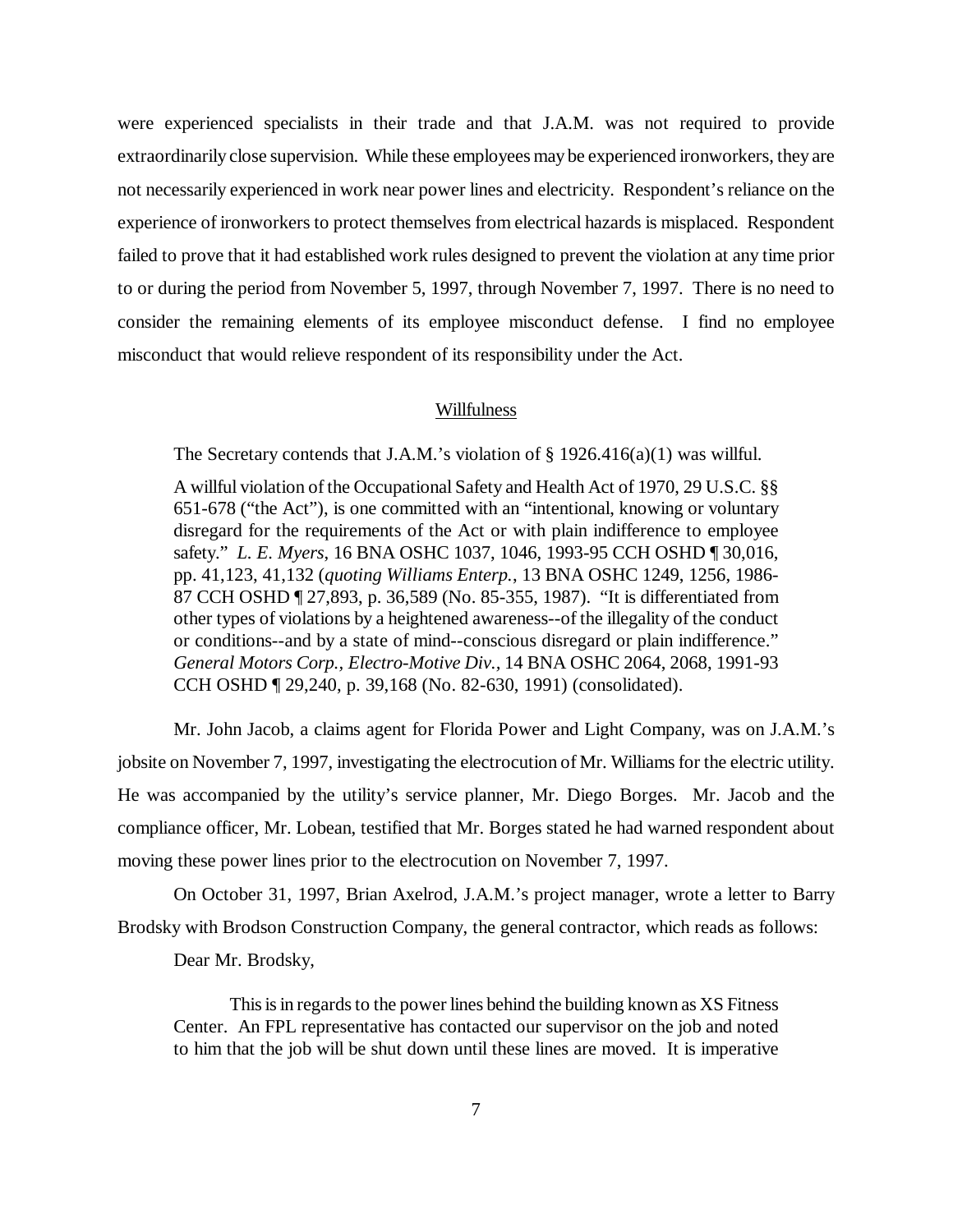that you coordinate with FPL to have these lines moved. It is in our best interest to see this matter rectified as soon as possible.

Please notify my office as soon as arrangements are made. Time is of the essence. (Exh. C-7)

This letter was written seven days before the fatal incident. The Secretary's compliance officer testified that while the project was still at ground level, respondent's officials, Mr. Bullis and Mr. Mack verbally requested the general contractor to reroute the power lines.

At the hearing, John Bullis, one of respondent's owners, testified that he participated in the drafting of the October 31, 1997, letter to Brodson discussed above. He further testified that Florida Power and Light Company (FP&L) had not contacted respondent about the job, but he wanted to include some language to blame FP&L so it would not look like J.A.M. would be stopping the job after the third deck. After reviewing this testimony, observing the witness's demeanor and considering the totality of evidence, I find this testimony lacks credibility. Even if this letter was written for the reasons stated by Mr. Bullis, the fact that it was written seven days before the fatality and five days before the period in question establishes that respondent knew its employees would be working close to energized power lines in the course of their work long before actual exposure.

Mr. Bullis testified that employees worked on the building addition after the letter was written. On November 5, 1997, respondent passed 16- to 20-foot long rebars through a hole in the deck. On November 6, 1997, respondent directed its employees to pass the same length rebar through a 19-inch space between the building and electrical service lines, 10 feet directly below energized, non-insulated power lines carrying 7,620 volts of electricity. This activity stopped only when the working foreman, Mr. Stowe, was warned of possible electrocution by an electrician. Mr. Diaz, J.A.M.'s job foreman, was angry with the working foreman for stopping the work, and demanded that he leave the jobsite. Union and management considered the electrical hazard during a discussion on November 6, 1997. Even after that conversation, respondent took no action to deenergize, reroute, or otherwise guard the power lines to avoid contact. It relied on the experience of ironworkers to avoid this hazard. Considering the testimony of respondent's witnesses in a light most favorable to J.A.M., it is obvious that respondent merely changed the location of the violation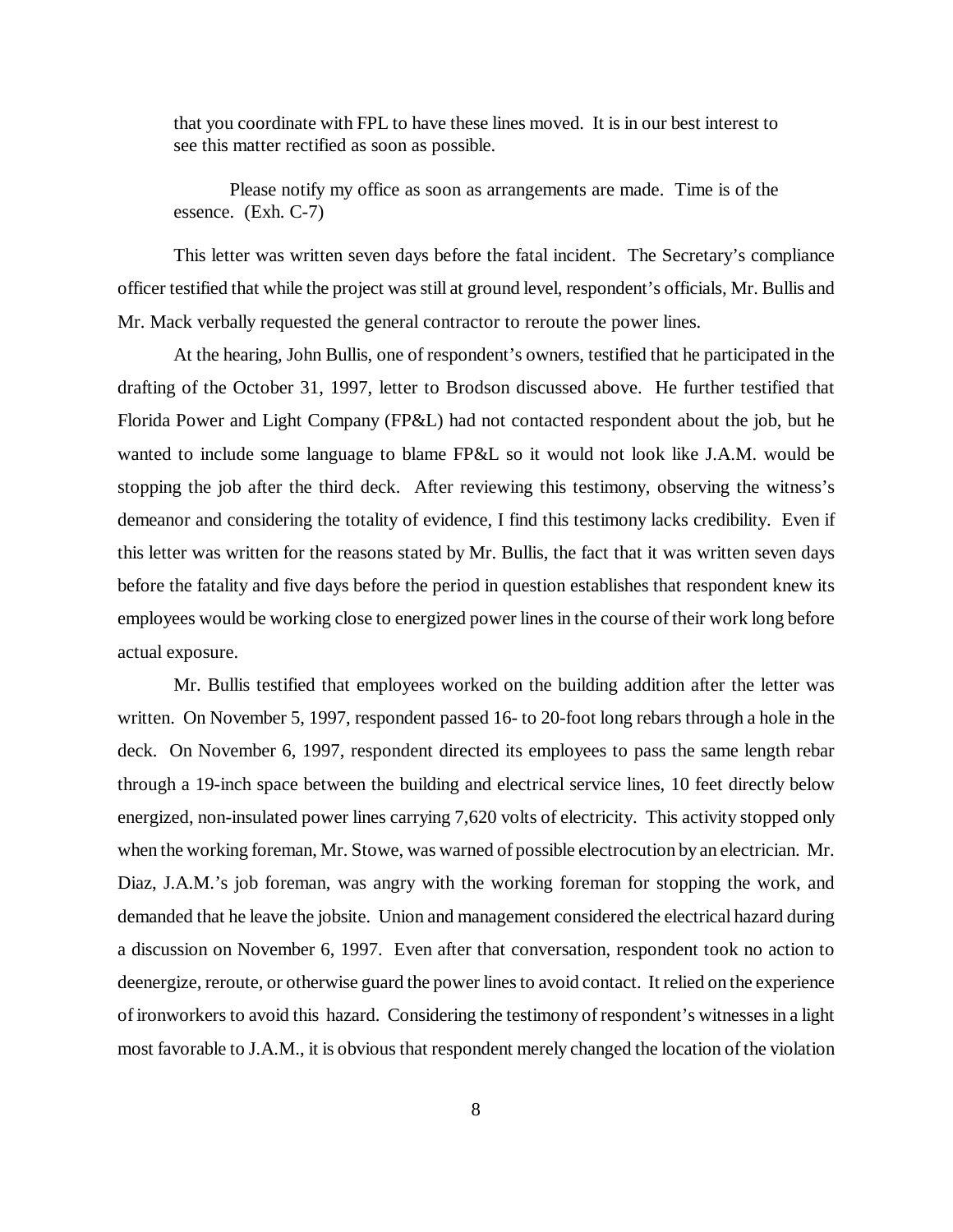on November 7, 1997, by ordering the steel to be lifted to the deck on the north side rather than the east side of the building.

The deck was only 17 feet wide. The rebar was up to 20 feet long. The high voltage lines were 10 feet above the deck. Electrical service lines were located 19 inches from the east edge of the perimeter at deck level. These lines were also located on the north side. Walls of adjacent buildings abutted the west and south sides of the deck. Rebar lifted to the deck would, of necessity, come close to energized lines. Respondent knew this long before the period of November 5, 1997, through November 7, 1997. It took no action to eliminate the hazard or guard the energized lines. It continued to allow its employees to work in close proximity to this hazardous condition throughout this three-day period until one employee finally contacted the high voltage lines with rebar in the course of his work.

Respondent had a heightened awareness of the hazardous conditions created by high voltage lines close to the activities being performed by its employees in this cramped and confined work area. It showed this awareness by its verbal warnings to the general contractor while the job was at ground level and by its letter five days before the time period at issue. Its working foreman was warned of the hazard of electrocution. He stopped the work and was fired for his efforts. Lengthy discussions regarding these conditions were held between respondent's management and union representatives. Respondent continued to allow its employees to work without adequate protection.

Allowing employees to continue to work from November 5, 1997, through November 7, 1997, with this heightened awareness clearly indicates respondent's conscious disregard for the requirements of the Act and plain indifference to the safety of its employees. Given this ongoing conscious disregard and plain indifference, I conclude that this violation is willful.

### Penalty

Under § 17(j) of the Act, in determining the appropriate penalty, the Commission must give due consideration to the size of the employer's business, the gravity of the violation, the good faith of the employer, and the history of previous violations.

During the period of November 5, 1997, through November 7, 1997, respondent had fewer than ten employees on this jobsite. This violation was of high gravity. If workers contacted the